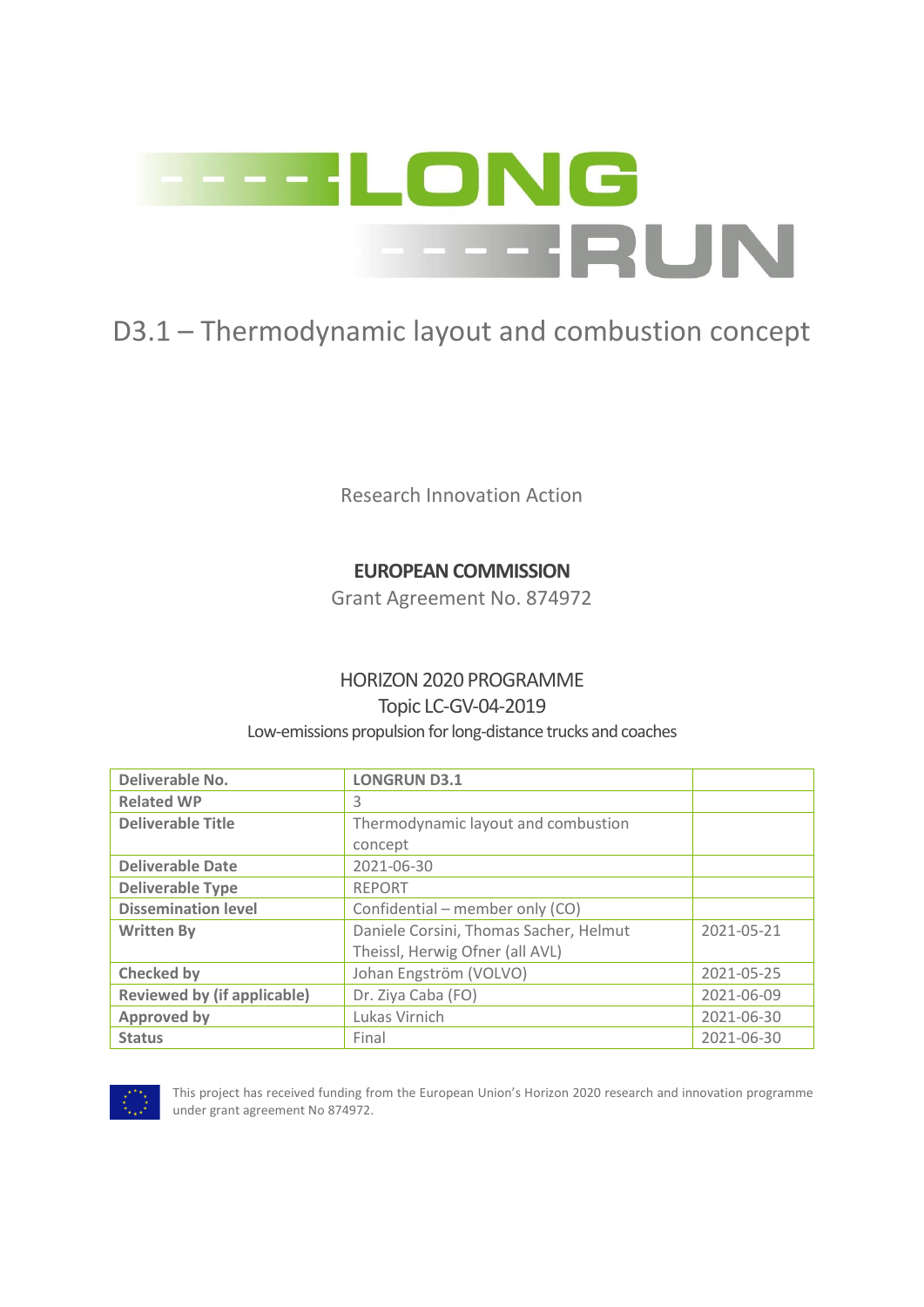#### **Publishable summary**

This report describes the layout and simulations of the thermodynamic engine cycle with a new combustion concept for the Diesel/HVO engine developed in WP3 of LONGRUN. The work builds on an initial concept definition which has been developed in a workshop together with partners in WP3.

Starting with the base engine, a new combustion concept in combination with a high-performance turbocharger and a high pressure EGR system was applied. Initially, the BSFC was optimized at an engine-out NOx level of 10 g/kWh. This first development step reduced the BSFC by 6,3% but increased the peak firing pressure from 180bar to 260bar.

Next, different EGR concepts were investigated and optimized to assess the BSFC versus NOx trade-off towards lower engine-out NOx emissions. It could be shown that some of the concepts with a slightly increased BSFC (approximately 0,5 g/kWh) reached the level of 5 g/kWh NOx emission. The best NOx BSFC trade-off was achieved with a combination of high pressure EGR and turbo-compound or a combination of high pressure and low pressure EGR.

Finally, a roadmap towards 50% brake thermal efficiency is given. The chosen measures are an increased mechanical efficiency, a reduction of pressure losses and an increased turbocharger efficiency in combination with a Miller cycle.

With reference to the Grant Agreement Annex 1 Part A, the targets of this investigation were reached.

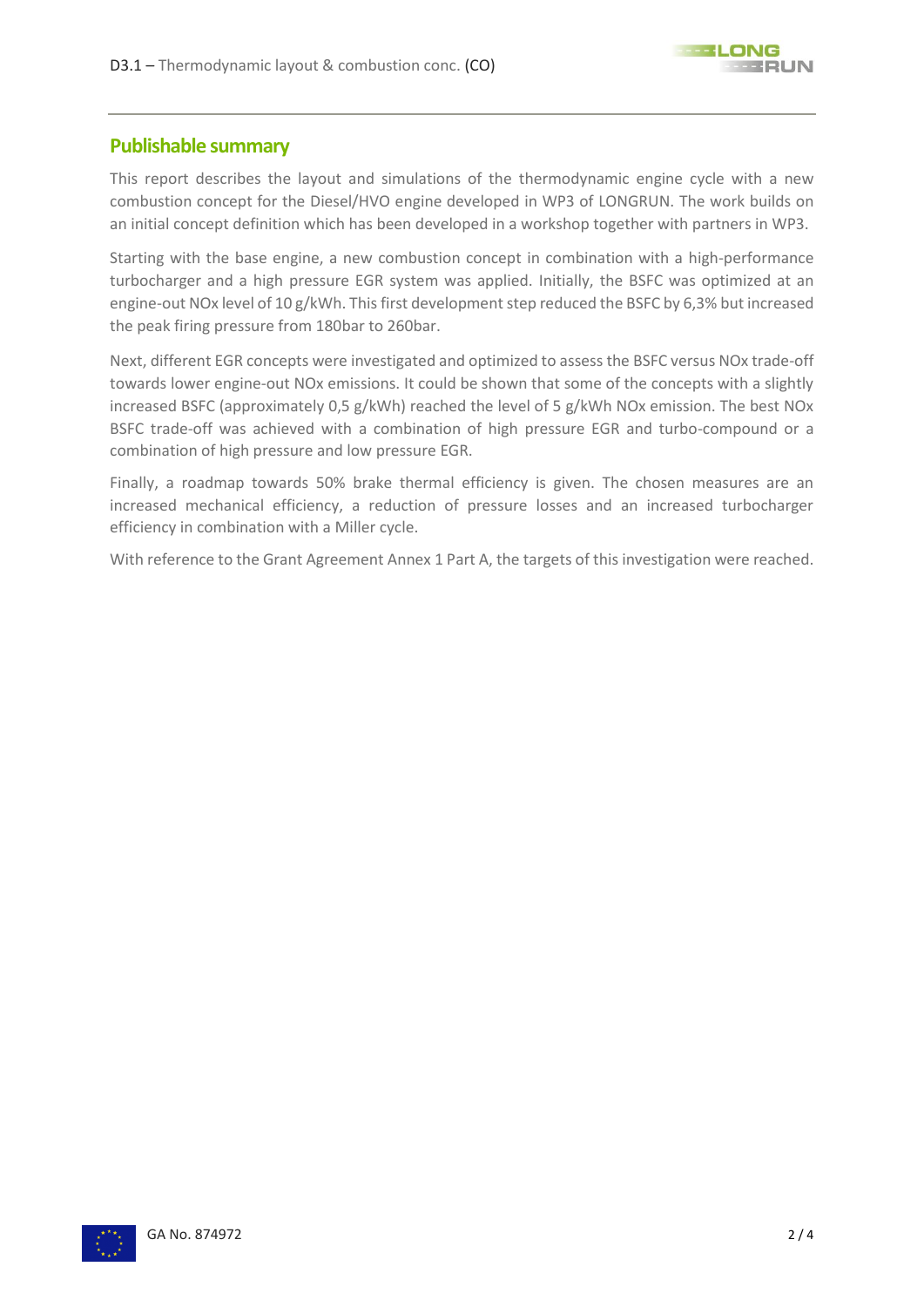

## **Acknowledgement**

The author(s) would like to thank the partners in the project for their valuable comments on previous drafts and for performing the review.

#### **Project partners:**

| #              | <b>Partner</b> | <b>Partner Full Name</b>                             |
|----------------|----------------|------------------------------------------------------|
| $\mathbf{1}$   | <b>FEV</b>     | FEV EUROPE GMBH                                      |
| $\overline{2}$ | DAF            | <b>DAF TRUCKS NV</b>                                 |
| 3              | <b>FPT</b>     | FPT INDUSTRIAL SPA                                   |
| $\overline{4}$ | <b>FORD</b>    | FORD OTOMOTIV SANAYI ANONIM SIRKETI                  |
| 5              | <b>IRIZAR</b>  | <b>IRIZAR S COOP</b>                                 |
| 6              | <b>IVECO</b>   | <b>IVECO S.p.A.</b>                                  |
| $\overline{7}$ | <b>VOLVO</b>   | <b>VOLVO TECHNOLOGY AB</b>                           |
| 8              | <b>VDL</b>     | <b>VDL ENABLING TRANSPORT SOLUTIONS BV</b>           |
| 9              | ABEE           | <b>AVESTA BATTERY &amp; ENERGY ENGINEERING</b>       |
| 10             | <b>AVL</b>     | AVL LIST GMBH                                        |
| 11             | <b>EATON</b>   | EATON ELEKTROTECHNIKA SRO                            |
| 12             | <b>GARR</b>    | <b>GARRETT MOTION CZECH REPUBLIC SRO</b>             |
| 13             | <b>IDIADA</b>  | IDIADA AUTOMOTIVE TECHNOLOGY SA                      |
| 14             | <b>IFP</b>     | <b>IFP Enegeies Nouvelles</b>                        |
| 15             | <b>AVL</b>     | AVL MTC MOTORTESTCENTER AB                           |
| 16             | <b>NESTE</b>   | <b>NESTE OYJ</b>                                     |
| 17             | PRIMA          | PRIMAFRIO SL                                         |
| 18             | SHELL          | SHELL GLOBAL SOLUTIONS (DEUTSCHLAND) GMBH            |
| 19             | <b>SIE</b>     | SIEMENS INDUSTRY SOFTWARE SAS                        |
| 20             | <b>TECHNA</b>  | FUNDACION TECHNALIA RESEARCH & INNOVATION            |
| 21             | <b>TOTAL</b>   | <b>TOTAL MARKETING SERVICES</b>                      |
| 22             | <b>UMIC</b>    | <b>UMICORE AG &amp; CO KG</b>                        |
| 23             | <b>UNR</b>     | UNIRESEARCH BH                                       |
| 24             | <b>JRC</b>     | JRC -JOINT RESEARCH CENTRE - EUROPEAN COMMISSION     |
| 25             | CHALM          | CHALMERS TEKNISKA HOEGSKOLA AB                       |
| 26             | <b>RWTH</b>    | RHEINISCH-WESTFAELISCHE TECHNISCHE HOCHSCHULE AACHEN |
| 27             | TU/e           | <b>TECHNISCHE UNIVERSITEI EINDHOVEN</b>              |
| 28             | <b>TUG</b>     | TECHNISCHE UNIVERSITAET GRAZ                         |
| 29             | <b>UNIAQ</b>   | UNIVERSITA DEGLI STUDI DELL'AQUILA                   |
| 30             | <b>VUB</b>     | <b>VRIJE UNIVERSITEIT BRUSSEL</b>                    |